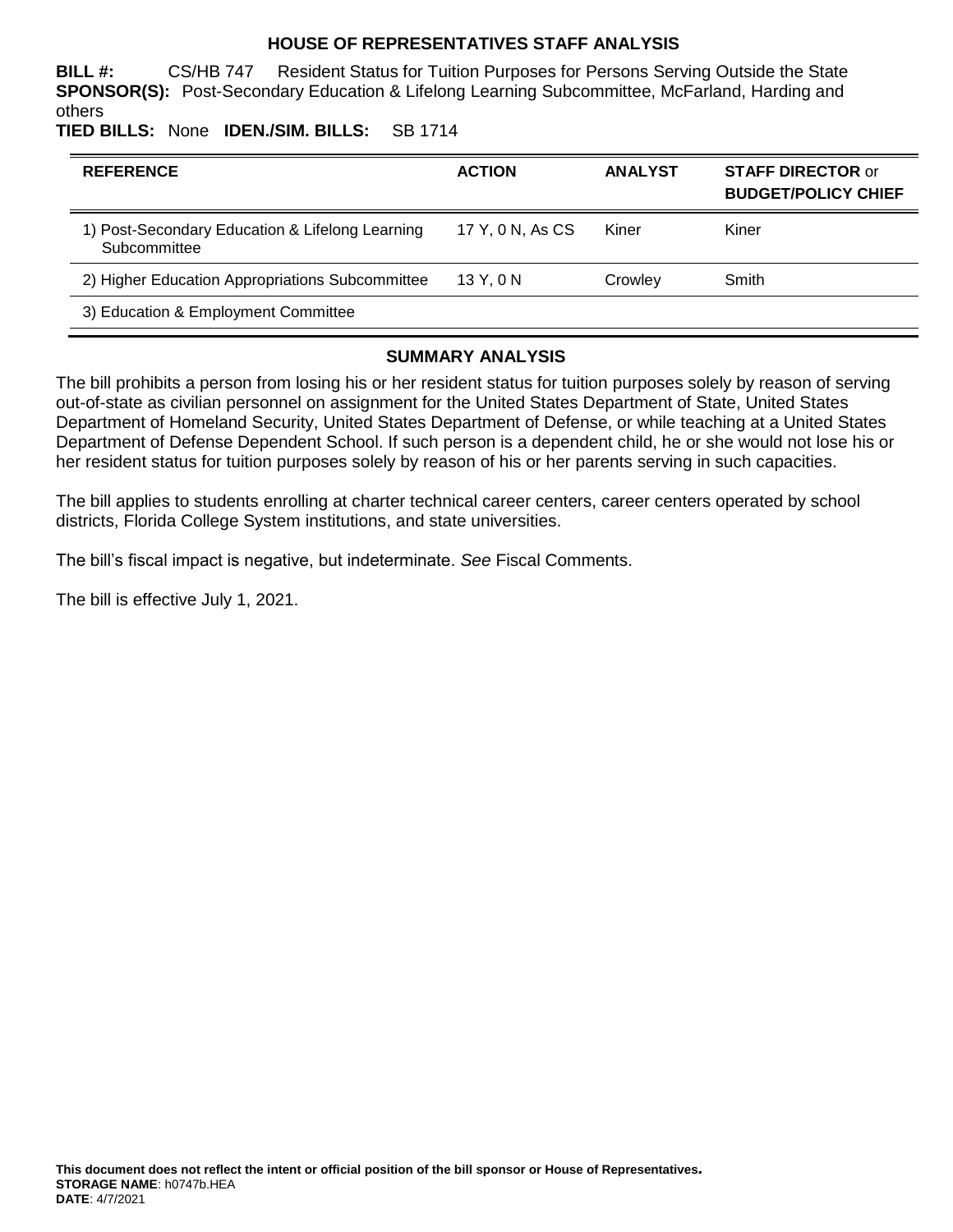## **FULL ANALYSIS**

# **I. SUBSTANTIVE ANALYSIS**

# A. EFFECT OF PROPOSED CHANGES:

### Tuition and Out-of-State Fees

Under Florida law, 'tuition' is defined as the basic fee charged to a student for instruction provided by a public postsecondary educational institution in the state.<sup>1</sup> A student who is classified as a 'resident for tuition purposes' is a student who qualifies for the in-state tuition rate. $2$ 

An 'out-of-state fee' is the additional fee for instruction provided by a public postsecondary education institution in the state, and is charged to a student who does not qualify for the in-state tuition rate.<sup>3</sup>

Residents for tuition purposes are charged in-state rates for tuition while non-residents pay out-of-state fees in addition to tuition, unless these costs are exempted or waived.<sup>4</sup>

The resident undergraduate tuition rate for the State University System (SUS) is currently set in statute at \$105.07 per credit hour.<sup>5</sup> The average cost of resident and nonresident tuition and fees per credit hour is shown below<sup>6</sup>:

| <b>State University Tuition &amp; Fees<sup>7</sup></b> |                 |             |                 |                |  |  |
|--------------------------------------------------------|-----------------|-------------|-----------------|----------------|--|--|
| Undergraduate                                          | <b>Standard</b> | Average     | <b>Standard</b> | <b>Average</b> |  |  |
| <b>Baccalaureate</b>                                   | <b>Tuition</b>  | Tuition &   | <b>Tuition</b>  | Tuition &      |  |  |
|                                                        | (Per Credit     | <b>Fees</b> | (Per 30 Credit  | <b>Fees</b>    |  |  |
|                                                        | Hour)           | (Per Credit | Hours)          | (Per 30 Credit |  |  |
|                                                        |                 | Hour)       |                 | Hours)         |  |  |
| <b>Resident</b>                                        | \$105.07        | \$199.72    | \$3,152.10      | \$5,991.79     |  |  |
| <b>Non-Resident</b>                                    | \$105.07        | \$690.63    | \$3,152.10      | \$20,719.07    |  |  |
| <b>Difference</b>                                      |                 | \$490.91    |                 | \$14,727.28    |  |  |

#### Residency Status for Tuition Purposes

Current law requires students to be classified as residents or nonresidents for the purpose of assessing tuition in postsecondary educational programs offered by charter technical career centers, career centers operated by school districts, Florida College System (FCS) institutions, and state universities. Students pay differing tuition rates based on their status as a resident or nonresident of Florida.<sup>8</sup>

Applicants to a postsecondary institution must meet certain qualifying standards in order to be classified as a resident of Florida for tuition purposes. The applicant, or in the case of a dependent child, his or her parents,<sup>9</sup> must establish legal residence in Florida and must have maintained legal residence for at

 $\overline{a}$ 

**STORAGE NAME**: h0747b.HEA **PAGE: 2**  $9$  s. 1009.21(1)(f), F.S., defines the term, 'parent' to mean "either or both parents of a student, any guardian of a student, or any person in a parental relationship to a student." The legal residence of a dependent child's parents is prima facie evidence of the dependent child's residence. Section 1009.21(4), F.S.

<sup>&</sup>lt;sup>1</sup> s. 1009.01(1), F.S. Additionally, the definition states that "[a] charge for any other purpose shall not be included within this fee." <sup>2</sup> s. 1009.21(1)(g), F.S.

<sup>&</sup>lt;sup>3</sup> s. 1009.01(2), F.S. Adding that "[a] charge for any other purpose shall not be included within this fee."

<sup>4</sup> s. 1009.24(2), F.S.

 $5$  s. 1009.24(4)(a), F.S.

<sup>6</sup> *See* State University System of Florida, Tuition and Required Fees, 2020-211.

<sup>7</sup> *Id*.

<sup>8</sup>*See* ss. 1009.22, 1009.23, and 1009.24, F.S. Out-of-state tuition is established by each university board of trustees, subject to the approval of the BOG. Section 1009.24(4)(c), F.S.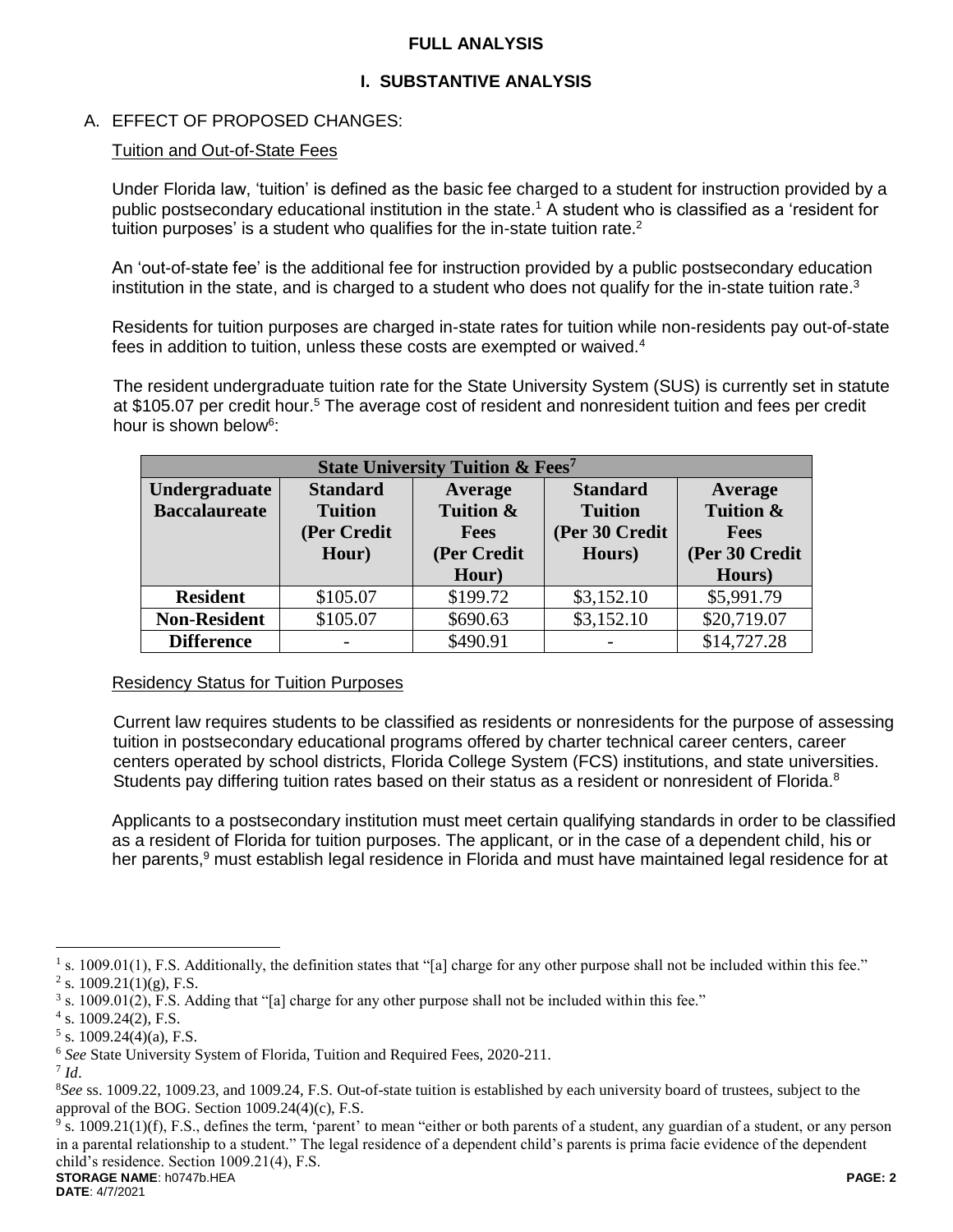least 12 consecutive months immediately prior to the applicant's enrollment in a postsecondary institution.<sup>10</sup>

Each postsecondary institution determines the residency status of the students who apply for admission to the institution.<sup>11</sup> Each applicant must provide to the institution a statement of length of residence and establish that his or her presence in the state is for the purpose of maintaining a bona fide domicile and not as a temporary residence or residence incident to enrollment.<sup>12</sup>

### Residency for Tuition Purposes for Active Duty Military Servicemembers

Florida law prohibits a person from losing his or her resident status for tuition purposes solely by reason of serving, or, if such person is a dependent child, by reason of his or her parent or parents serving, in the United States Armed Forces out-of-state.<sup>13</sup>

Florida law also classifies active duty members of the United States Armed Services, their spouses, and their dependent children residing or stationed in Florida at the time of acceptance to a Florida College System institution or state university, as residents for tuition purposes.<sup>14</sup> Such individuals are also classified as residents for tuition purposes if they attend a Florida College System institution or state university within 50 miles of the military establishment where they are stationed at the time of acceptance or if such military establishment is within a county contiguous to Florida.<sup>15</sup> Florida Active drilling members of the Florida National Guard are also classified as residents for tuition purposes.<sup>16</sup>

#### Federal Veteran Education Benefits

### *Post-9/11 Veterans Educational Assistance Act of 2008*

Congress enacted the Post-9/11 Veterans Educational Assistance Act (Act) of 2008, also known as the Post-9/11 GI Bill (GI Bill), which took effect August 1, 2009.<sup>17</sup> The Act provides up to 36 months of educational benefits to veterans and servicemembers and their dependent children.<sup>18</sup>

# State Veteran Education Benefits and Residency

Florida law requires a state university, Florida College System institution, or a career center to waive out-of-state fees for an honorably discharged veteran of the United States Armed Forces, the United States Reserve Forces, or the National Guard who physically resides in the state while enrolled in the institution, or who uses education assistance provided by the United States Department of Veterans Affairs who physically resides in this state while enrolled in the institution.<sup>19</sup>

Florida law waives undergraduate-level tuition and career certificate programs at state universities, Florida College System institutions, and career centers for Florida recipients of the Purple Heart and other combat-related decorations superior in precedence to the Purple Heart, under certain conditions.<sup>20</sup>

 $\overline{a}$ 

 $^{10}$  s. 1009.21(2)(a)1., F.S. A legal resident, for purposes of tuition, is a person who has maintained his or her residence in Florida for the preceding year, has purchased a home which is occupied by him or her as his or her residence, or has established a domicile in Florida pursuant to s. 222.17, F.S. Section 1009.21(1)(d), F.S.

<sup>11</sup> *Id*.

 $12$  s. 1009.21(3)(c), F.S.

 $13$  s. 1009.21(7), F.S.

 $14$  s. 1009.21(10), F.S.

<sup>15</sup> *Id.*

<sup>16</sup> *Id.*

<sup>&</sup>lt;sup>17</sup> Pub. L. No. 110-252, 122 STAT. 2323. The GI Bill has since been amended.

<sup>&</sup>lt;sup>18</sup> In addition to tuition and fees, educational benefits include payment for housing, books, and supplies.

<sup>&</sup>lt;sup>19</sup> s. 1009.26(13), F.S.

 $20$  s. 1009.26(8), F.S.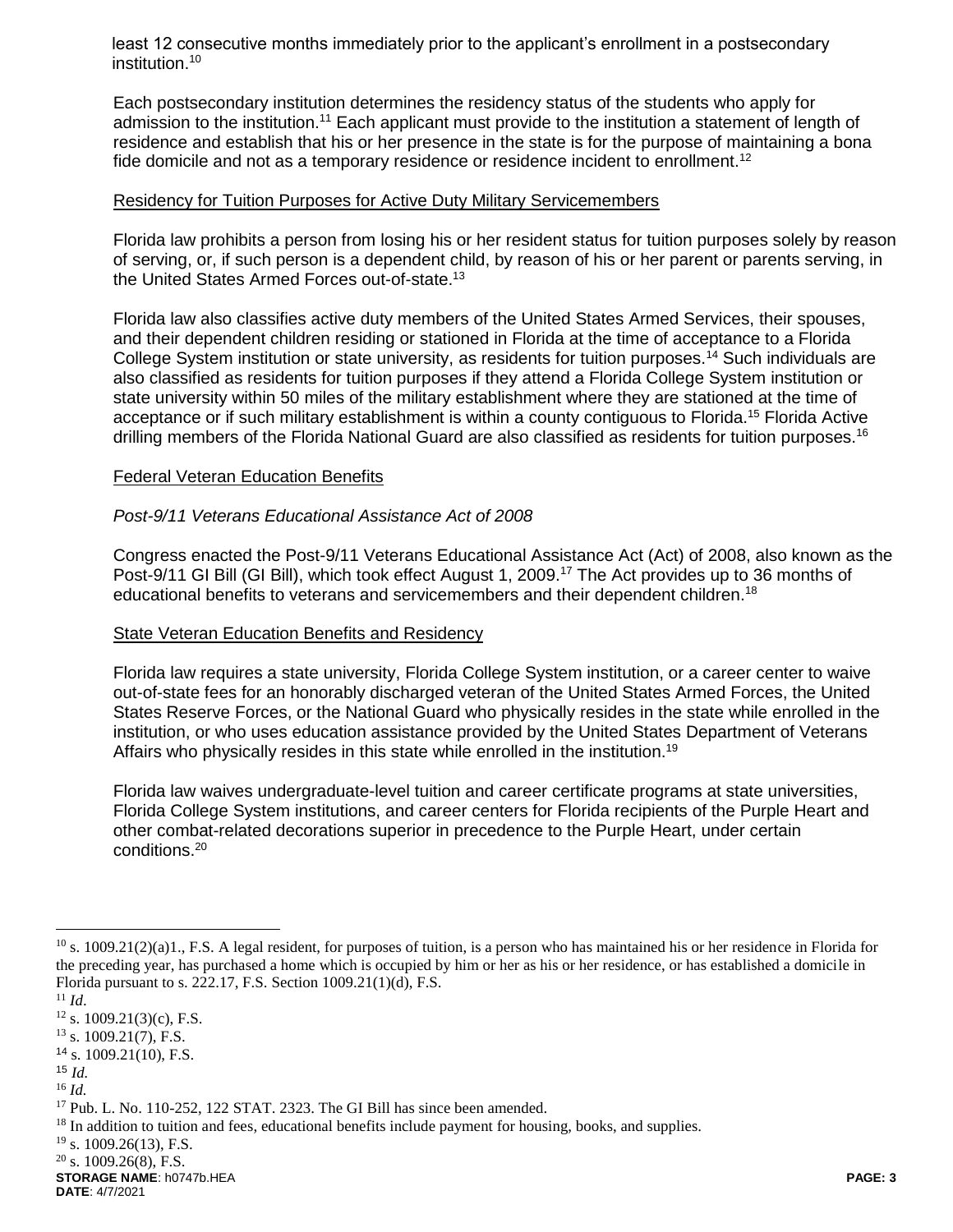Dependent children and spouses of veterans who died from a service-connected disability or who are 100-percent service-connected permanently and totally disabled may receive scholarships through the Scholarships for Children and Spouses of Deceased or Disabled Veterans program.<sup>21</sup>

Residency Status for Tuition Purposes for U.S. Citizens Outside of the U.S. Department of Defense Dependent School or American International School

Florida law classifies U.S. citizens living outside the United States who are teaching at a Department of Defense Dependent School or in an American International School and who enroll in a graduate level education program which leads to a Florida teaching certificate as residents for tuition purposes.<sup>22</sup>

# **Effect of Proposed Changes**

The bill prohibits a person from losing his or her resident status for tuition purposes solely by reason of serving out-of-state as civilian personnel on assignment for the United States Department of State, United States Department of Homeland Security, United States Department of Defense, or while teaching at a United States Department of Defense Dependent School. If such person is a dependent child, he or she would not lose his or her resident status for tuition purposes solely by reason of his or her parents serving in such capacities.

The bill applies to students enrolling at charter technical career centers, career centers operated by school districts, Florida College System institutions, and state universities.

# B. SECTION DIRECTORY:

- **Section 1.** Amends s. 1009.21, F.S.; prohibiting the loss of resident status for tuition purposes solely by reason of certain service.
- **Section 2.** Provides an effective date of July 1, 2021.

# **II. FISCAL ANALYSIS & ECONOMIC IMPACT STATEMENT**

- A. FISCAL IMPACT ON STATE GOVERNMENT:
	- 1. Revenues:

*See* Fiscal Comments.

2. Expenditures:

None.

- B. FISCAL IMPACT ON LOCAL GOVERNMENTS:
	- 1. Revenues:

*See* Fiscal Comments.

2. Expenditures:

None.

C. DIRECT ECONOMIC IMPACT ON PRIVATE SECTOR:

The bill prevents a person, or his or her dependent child, from losing his or her classification as a resident for tuition purposes solely by reason of serving outside of the state as civilian personnel on assignment for the United States Department of State, United States Department of Homeland

 $\overline{a}$